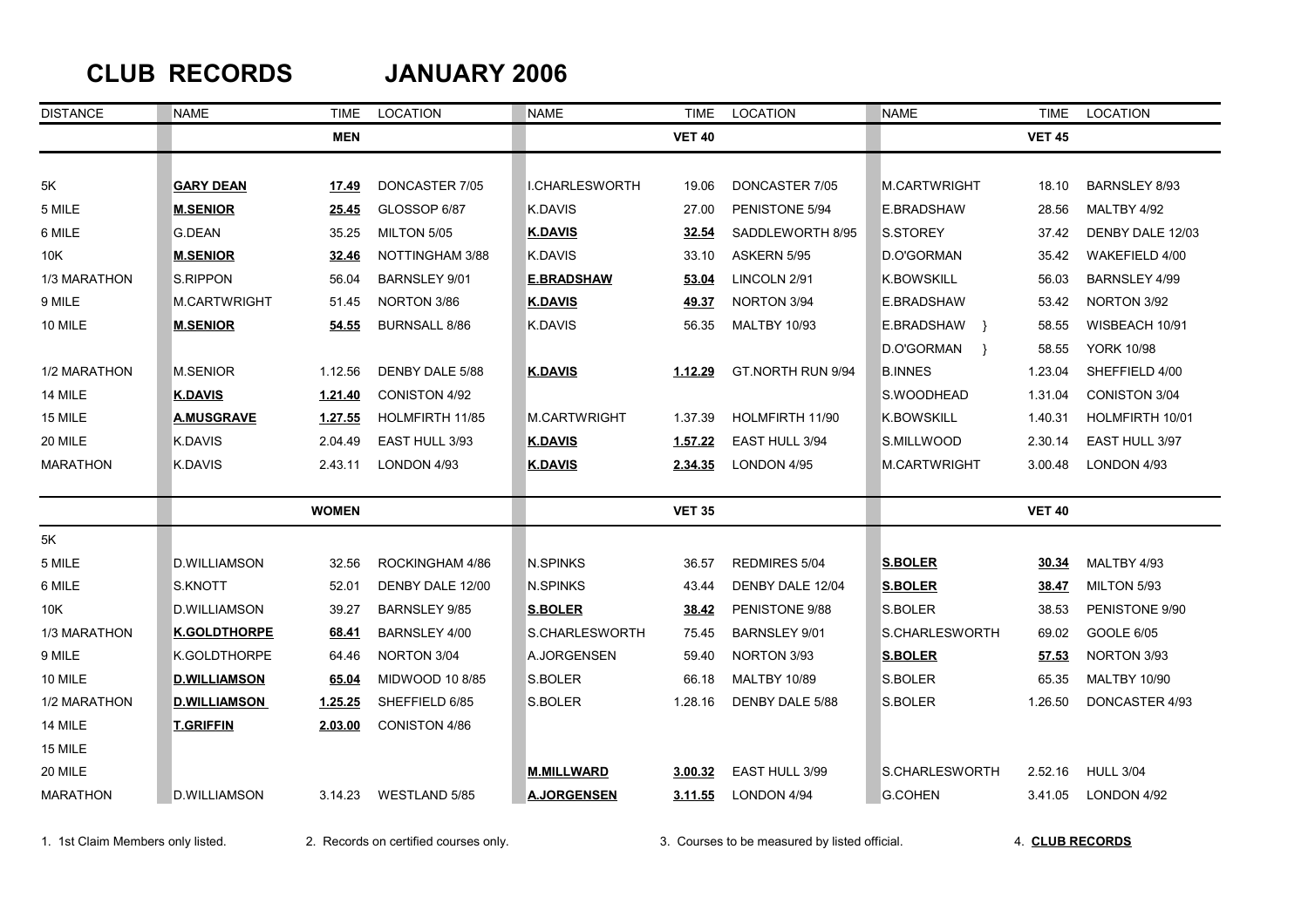### **CLUB RECORDS JANUARY 2006**

| <b>DISTANCE</b> | <b>NAME</b>         | TIME          | LOCATION             | NAME                | TIME          | LOCATION             | <b>NAME</b>     | TIME          | LOCATION          |
|-----------------|---------------------|---------------|----------------------|---------------------|---------------|----------------------|-----------------|---------------|-------------------|
|                 |                     | <b>VET 50</b> |                      |                     | <b>VET 55</b> |                      |                 | <b>VET 60</b> |                   |
|                 |                     |               |                      |                     |               |                      |                 |               |                   |
| 5K              | D.O'GORMAN          | 17.23         | RETFORD 5/03         | <b>M.CARTWRIGHT</b> | 19.24         | MEXBOROUGH 7/01      | R.BROWN         | 22.01         | DONCASTER 7/04    |
| 5 MILE          | D.O'GORMAN          | 28.22         | WOMBWELL 5/01        | M.CARTWRIGHT        | 32.42         | OXSPRING 7/02        | <b>M.WESTON</b> | 34.45         | ARMTHORPE 6/92    |
| 6 MILE          | <b>B.INNES</b>      | 38.22         | DENBY DALE 12/00     | <b>B.INNES</b>      | 40.04         | DENBY DALE 12/05     | R.BROWN         | 44.15         | MILTON 6 5/04     |
| 10K             | D.O'GORMAN          | 34.35         | PERCY PUD 12/01      | <b>M.CARTWRIGHT</b> | 40.37         | ROTH VALLEY 10/01    | <b>M.WESTON</b> | 43.41         | BARNSLEY 11/92    |
| 1/3 MARATHON    | <b>B.INNES</b>      | 56.53         | BARNSLEY 4/02        | M.CARTWRIGHT        | 61.35         | <b>BARNSLEY 9/01</b> | R.BROWN         | 66.51         | BARNSLEY 9/01     |
| 9 MILE          | D.BATTY             | 57.27         | NORTON 3/96          | R.BROWN             | 62.01         | NORTON 3/96          | R.BROWN         | 62.56         | NORTON 3/01       |
| 10 MILE         | <b>M.CARTWRIGHT</b> | 65.54         | ASKERN 8/97          | M.CARTWRIGHT        | 69.28         | <b>MALTBY 10/01</b>  | <b>M.WESTON</b> | 74.00         | ASKERN 8.92       |
| 1/2 MARATHON    | <b>B.INNES</b>      | 1.22.11       | WORKSOP 11/02        | R.BROWN             | 1.31.50       | ST. LEDGER 4/97      | R.BROWN         | 1.38.56       | WORKSOP 11/02     |
| 14 MILE         | <b>J.WRIGHT</b>     | 2.25.01       | DENT DALE 3/05       |                     |               |                      |                 |               |                   |
| 15 MILE         | D.BATTY             | 1.44.27       | HOLMFIRTH 10/95      | R.BROWN             | 1.49.35       | HOLMFIRTH 10/95      | R.BROWN         | 1.57.59       | HOLMFIRTH 10/01   |
| 20 MILE         | R.BROWN             | 2.30.13       | EAST HULL 3/93       | R.BROWN             | 2.32.13       | EAST HULL 3/97       | R.BROWN         | 2.38.08       | EAST HULL 3/01    |
| <b>MARATHON</b> | <b>B.INNES</b>      | 3.05.17       | SHEFFIELD 4/02       | R.BROWN             | 3.25.15       | LONDON 4/96          | R.BROWN         | 3.33.51       | LONDON 4/01       |
|                 |                     | <b>VET 45</b> |                      |                     | <b>VET 50</b> |                      |                 | <b>VET 55</b> |                   |
| 5K              |                     |               |                      |                     |               |                      |                 |               |                   |
| 5 MILE          | P.SENIOR            | 39.19         | WOMBWELL 4/89        | J.WELBOURN          | 34.04         | WOMBWELL 4/96        | <b>G.WOLFF</b>  | 41.18         | <b>LEEDS 3/02</b> |
| 6 MILE          | <b>J.WELBOURN</b>   | 41.40         | MILTON 5/95          | J.WELBOURN          | 40.42         | MILTON 5/96          | S.HIGHAM        | 48.37         | DENBY DALE 12/04  |
| 10K             | S.BOLER             | 39.05         | BARNSLEY 11/94       | J.WELBOURN          | 41.06         | PERCY PUD 11/97      | S.HIGHAM        | 47.45         | PERCY PUD 12/04   |
| 1/3 MARATHON    | S.HIGHAM            | 69.23         | <b>BARNSLEY 4/99</b> | S.HIGHAM            | 70.28         | BARNSLEY 4/02        | S.HIGHAM        | 72.05         | GOOLE 6/05        |
| 9 MILE          | S.HIGHAM            | 76.05         | NORTON 3/95          | S.HIGHAM            | 72.38         | NORTON 3/04          | <b>G.WOLFF</b>  | 78.38         | NORTON 3/03       |
| 10 MILE         | P.SENIOR            | 80.46         | <b>MALTBY 10/89</b>  | P.SENIOR            | 81.51         | <b>MALTBY 10/91</b>  |                 |               |                   |
| 1/2 MARATHON    | S.HIGHAM            | 1.51.40       | GT NORTH RUN 10/98   | S.HIGHAM            | 1.46.37       | WORKSOP 10/00        | S.HIGHAM        | 1.45.34       | SHEFFIELD 5/05    |
| 14 MILE         |                     |               |                      |                     |               |                      |                 |               |                   |
| 15 MILE         |                     |               |                      |                     |               |                      |                 |               |                   |
| 20 MILE         | <b>S.HIGHAM</b>     | 2.49.27       | EAST HULL 3/99       |                     |               |                      |                 |               |                   |
| <b>MARATHON</b> | S.HIGHAM            | 3.59.13       | <b>LONDON 4/99</b>   |                     |               |                      |                 |               |                   |

1. 1st Claim Members only listed. 2. Records on certified courses only. 3. Courses to be measured by listed official. 4. **CLUB RECORDS**